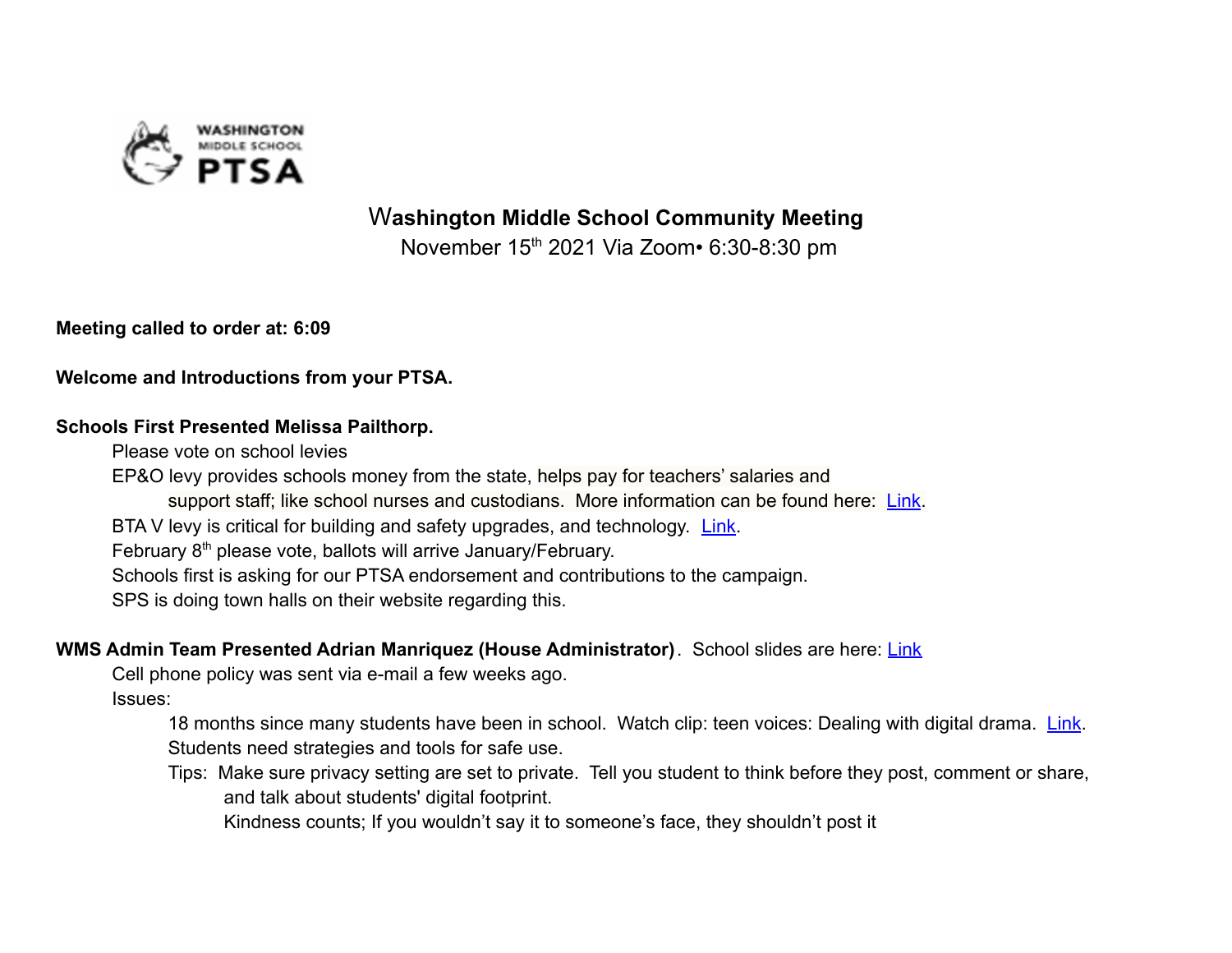Report Misbehavior or unsafe profiles -Utilize report functions. The school does not have a lot of power without community reporting.

### **Basic Safety Rules presented by Devin Murphy:**

Texting: Be respectful, be Careful, avoid text message chains during the school day Pictures: Ask permission before taking pictures, video or forwarding. Don't publicly embarrass people. If they ask you to remove it, do it without complaint.

Cell Phones: Don't be impulsive, be safe, keep phones at home or on silent and put away.

How Families and caretakers can support:

Keep phones at home. If not possible, talk about keeping them silent and put away.

Talk to your student about inappropriate use, cyberbullying and harassment.

Report inappropriate social media to the platform so it can be removed ASAP.

#### **Chat questions/comments:**

Question: Who is a safe person for students to report to?

Answer: Any trusted adult at school they feel comfortable with.

Question: How are students who view student to student aggression being

Supported?

Answer: When we know about it, administration or counselors are checking in with them.

We also have a class meeting if it is impacts a larger community.

Question: How are students and caregivers suppose to report incidents?

Answer: To administration or counselors, please note, they will be unable to given confidential information such as consequences.

Comment: A resource for for talking to your kids about appropriate device use:

<https://www.commonsense.org/education/digital-citizenship>

Question: Do students request restorative justice circles or are they offered by adults for the students?

Answer: Students can request. Adults have asked but do not enforce, as it requires all parties to be willing. We have done whole class circles as well, so that is a little different. It also depends on the situation. In critical instances, we recommend and as always support students through the process.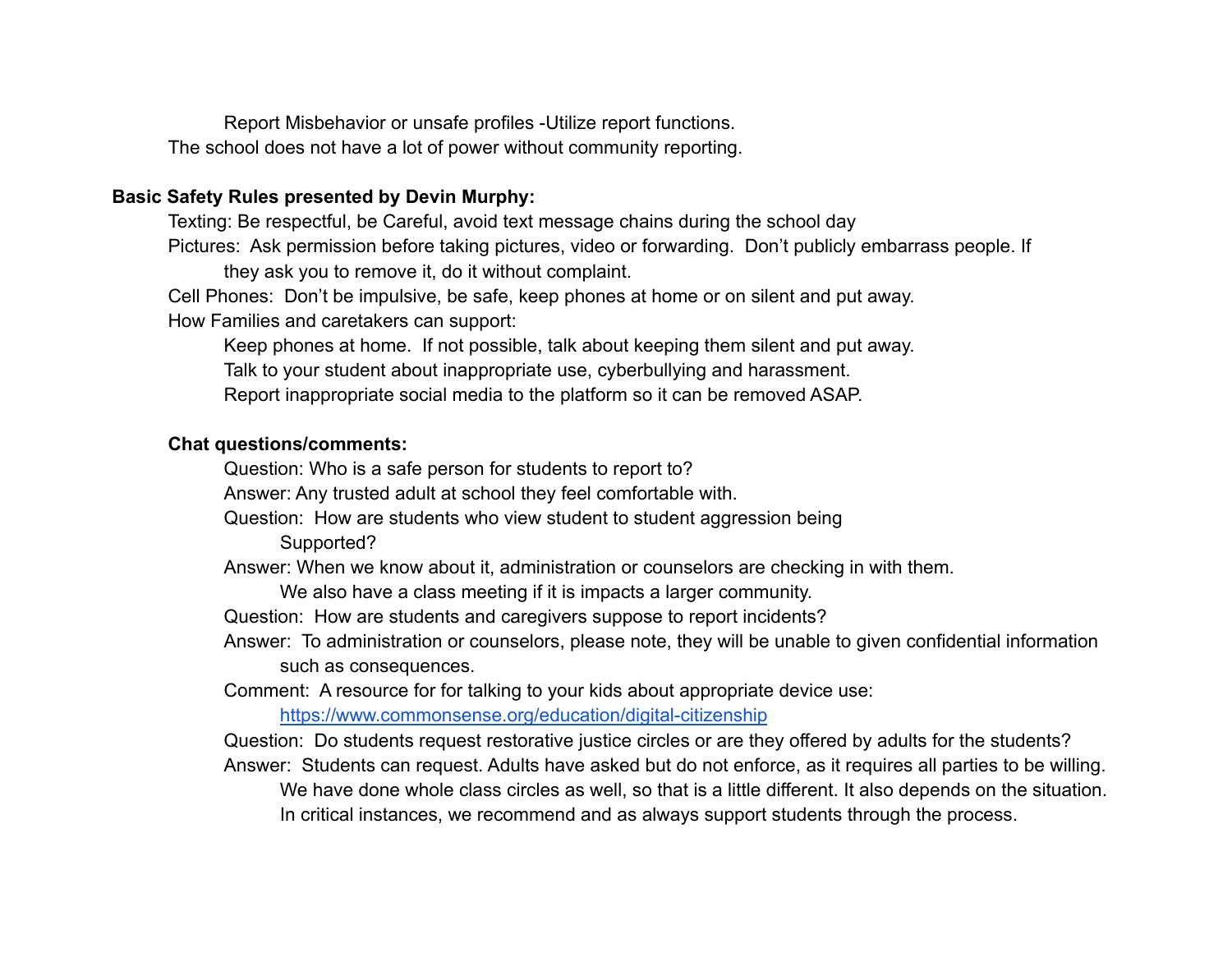Comment from Administration: We can work with the PTSA to get some RJ training at the next general Meeting. https://youtu.be/ZAXcyGw8Q2Y - How to set up Screen Time on an iPhone to monitor student access to iPhone.

## **Restorative Justice (RJ) Practices at WMS presented by Phuong Tran.**

Restorative Justice is Intentionally creating space for accountability and building relationships at the sametime. Around 10 staff members are now RJ trained, our goal is to train 100% of staff. See school slides for more information.

### **PBIS: Positive Behavior Interventions and support presented by Adrian Manriquez.**

PBIS is taught at Advisory lessons, and reinforced with the student store and posters around the school.

WMS work is ongoing, examples are spirit week, and small parties celebrating successes.

## **Social and Emotional Learning at WMS presented by Ms. McKinney and Ms. Pan our school counselors:**

- What we know: Some young people are in crisis, some students internalize: This causes anxiety, stress, school avoidance. Others externalize with behaviors.
	- WMS goal is to continue to connect with student and families to support all students and make sure all feel welcomed, safe and can learn.
	- SAD: Seasonal Affective Disorder is real and discussed (see school slides).
	- Kids need to feel psychologically safe to learn.
		- The school is doing many things to support our community (see school slides).
		- Some changes/regressions are normal see slides for when to reach out.
		- Feel free to reach out to the school for support.
		- How you can support your student tips discussed, see slides.
		- Parents self-care tips discussed, see slides.
		- Wellness App suggestions, see slides.
		- Community Resources, see slides.

### **Q&A with WMS teachers Facilitated by Evin Shinn.**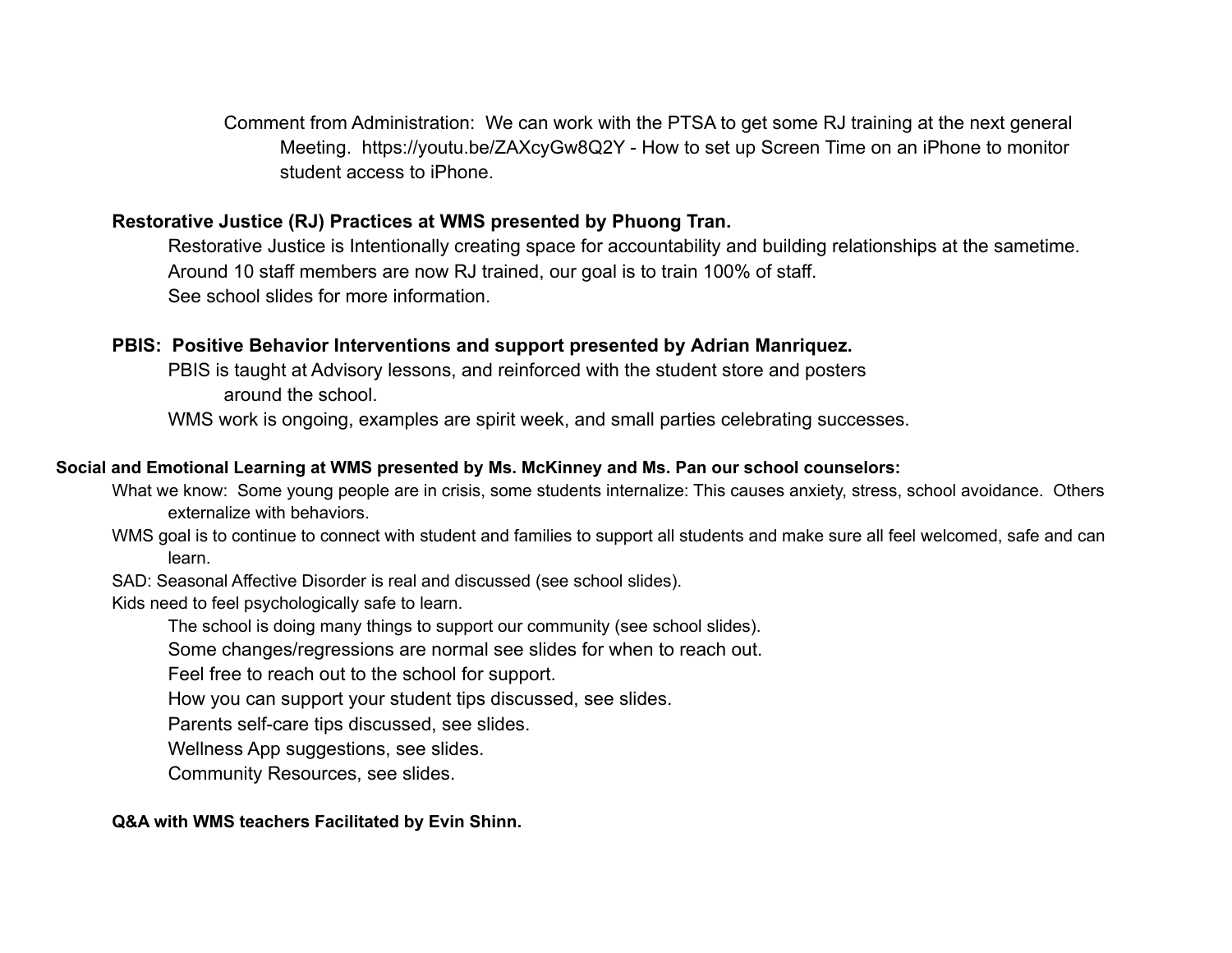40 questions from parents and families submitted prior to the meeting are addressed by the teacher panel. Teacher Panel participants:

Mr. Chris Robertson: 6<sup>th</sup> grade Math teacher

Mx LP Wilson: Technology teacher

Mr. Ole Lydell Carlson: WA state History, Language arts

Mr. Tom Townsend: Language arts, humanities, ELL specialist

**Question:** What are you doing to create a warm and welcoming environment: **Answers:**

Social/emotional focus in the classroom, taking time with the curriculum.

Community and Restorative Justice circles.

Check in with most kids individually daily. Letting kids know we care.

Challenges with masks, it's hard to hear the students and for them to hear us.

Creating an OK to make mistakes, culture, or wherever you are, it's OK.

Students play games to create a fun environment.

The classroom is designed to be welcoming, with motivational posters.

Check-in with students and thank the class for being here.

**Question:** How can families find out what is happening in the classroom?

#### **Answers:**

Materials, current and past are posted on Schoology and the Source (future).

One Drive 365 is available to all the parents to see student's work.

The Source: Map and testing scores, students just took SBA (what they learned last year).

#### **Question about Homework:**

#### **Answers:**

30 minutes of reading a night is recommended, newsletters, project based learning activities.

No homework from some: Research shows it is not helpful, and inequitable.

They are encouraging family time instead.

Catch-up opportunities at home. Focus on reviewing skills they missed are encouraged at home.

#### **Question: What can families do to support teachers at this time?**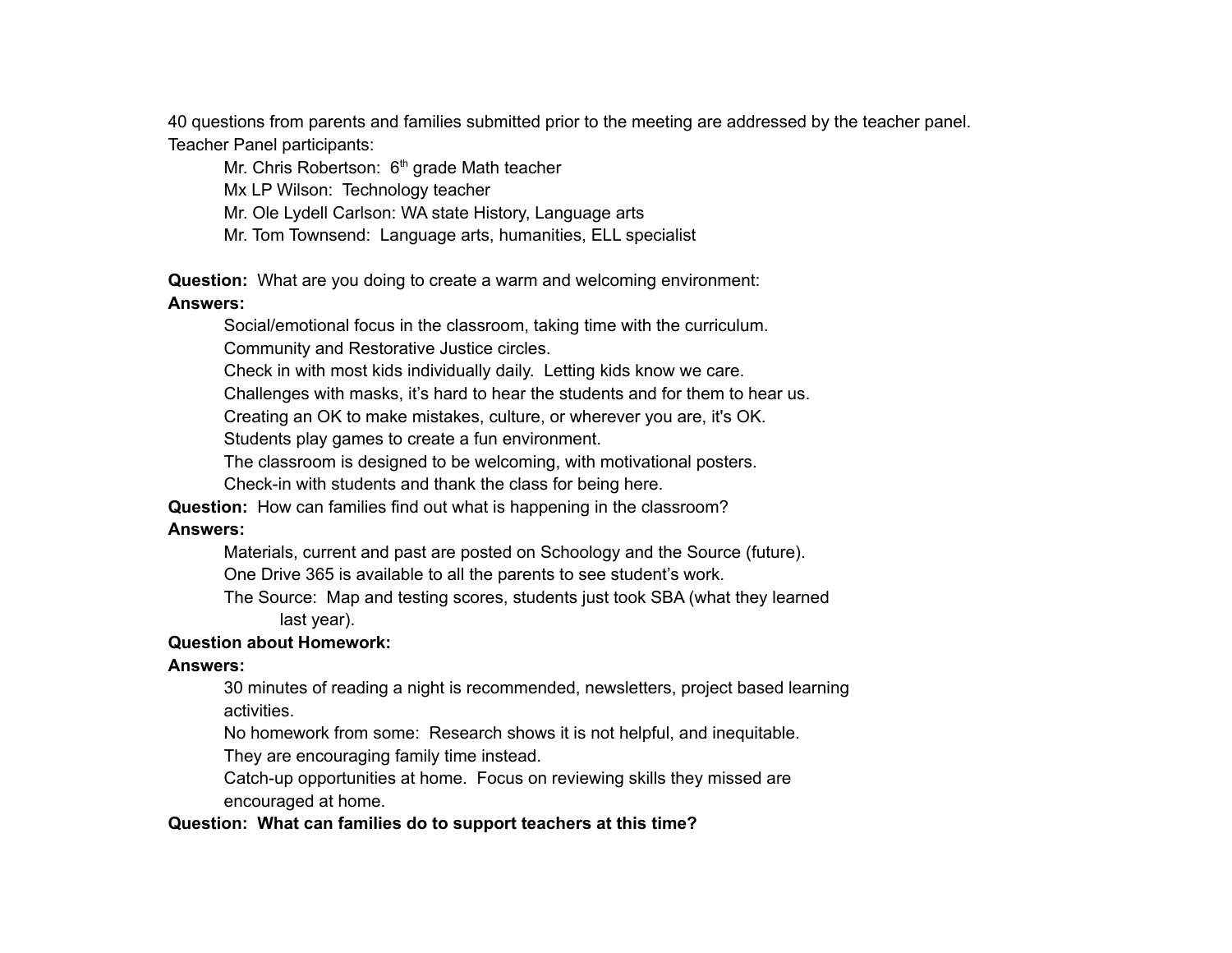#### **Answers:**

Keep your students' cell phone at home.

Communication and connections with teachers is appreciated. Let your students know school is important and you care about them. Be present in your child's life. Get your kids to play less video games and read more. Update your contact information with the school.

## **Community Passageways presented by Ted Evans, Director.**

Community Passageways has been at WMS as a support team, for the last few weeks after school, building rapport.

Community Passageways would like to know how they can support our community.

# **Community Brainstorming Session facilitated by Ginger Culver: How can we support our students and staff, and build a closer community?**

Goals:

Increase student safety Build community Support teachers

Ideas:

After school having a mentoring presence and mentors helping make better choices, reaching out to other community members/businesses.

Partnership with Amazon fresh.

Albert Shiver presented what Community Passageways does: Connects with youth, mentors, provides advocacy for youth and are trained to de-escalate conflict and prevent it.

Ted Evans presented what Community Passageways has been doing.

Coming after school and building relationships with nearby businesses.

They have found some of the students are just hungry.

Community Passageway would like to have a facility to host classes or do more

community building.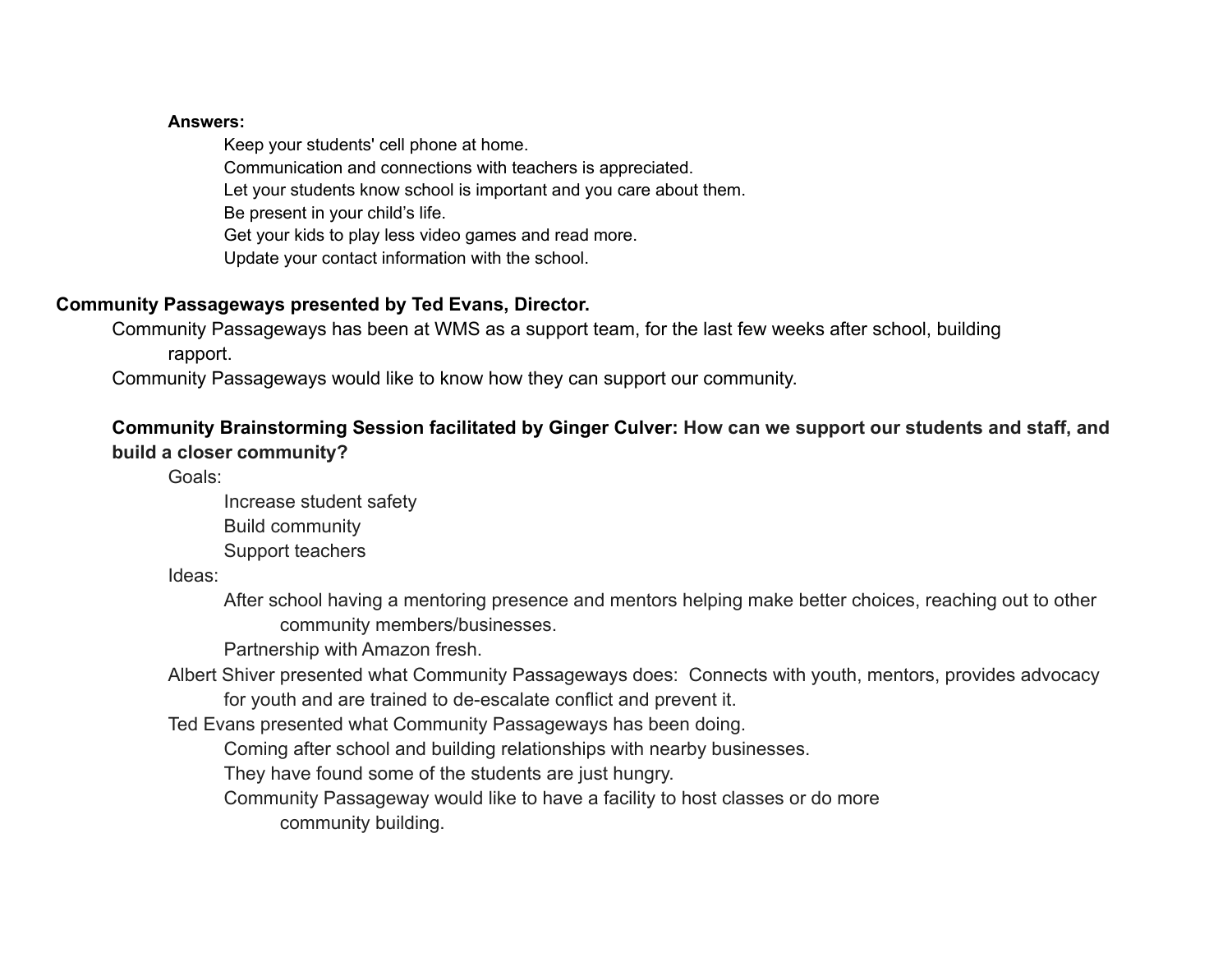Zoom Chat ideas for Community Passageways:

De-escalation, self-defense, or safety workshops.

More protein centered snacks when leaving school.

Raising money for gift cards to use at nearby businesses.

Asking businesses to donate gift cards.

Food drive.

Video time is related to struggles with socialization.

We could do a food drive for after school snacks - non perishables

Glover Empower Mentoring (GEM) is also a resource for conflict de-escalation.

Schoolwide cause to bring students together.

- How can caregivers support Community Passageways in being included in the school community inside of the building?
- Would Community Passageways be able to do some de-escalation training for students and families and maybe some self defense/safety workshops?

Partnership meeting needs to happen with all WMS administration before further progress.

## **PTSA Membership Meeting Facilitated by Jen Drain.**

Motion to approve updated standing rules made by Barb Trosper, seconded by Jen Drain, approved if we have a quorum. New standing rules here: [Link](https://drive.google.com/file/d/1jvtXmF-lgiQ_AFv5nql1QLWGftyKljjR/view?usp=sharing)

WMS PTSA requested candidates for nominating committee presented by Barb Trosper: Current members: Elisa Ridley, Brynne Veitengruber, and Gwyn Sernesky. No other volunteers stepped forward. Minutes from WMS General (Community) Meeting June 7<sup>th</sup>, 2021, Approved.

## **Meeting was Adjourned at: 8:02**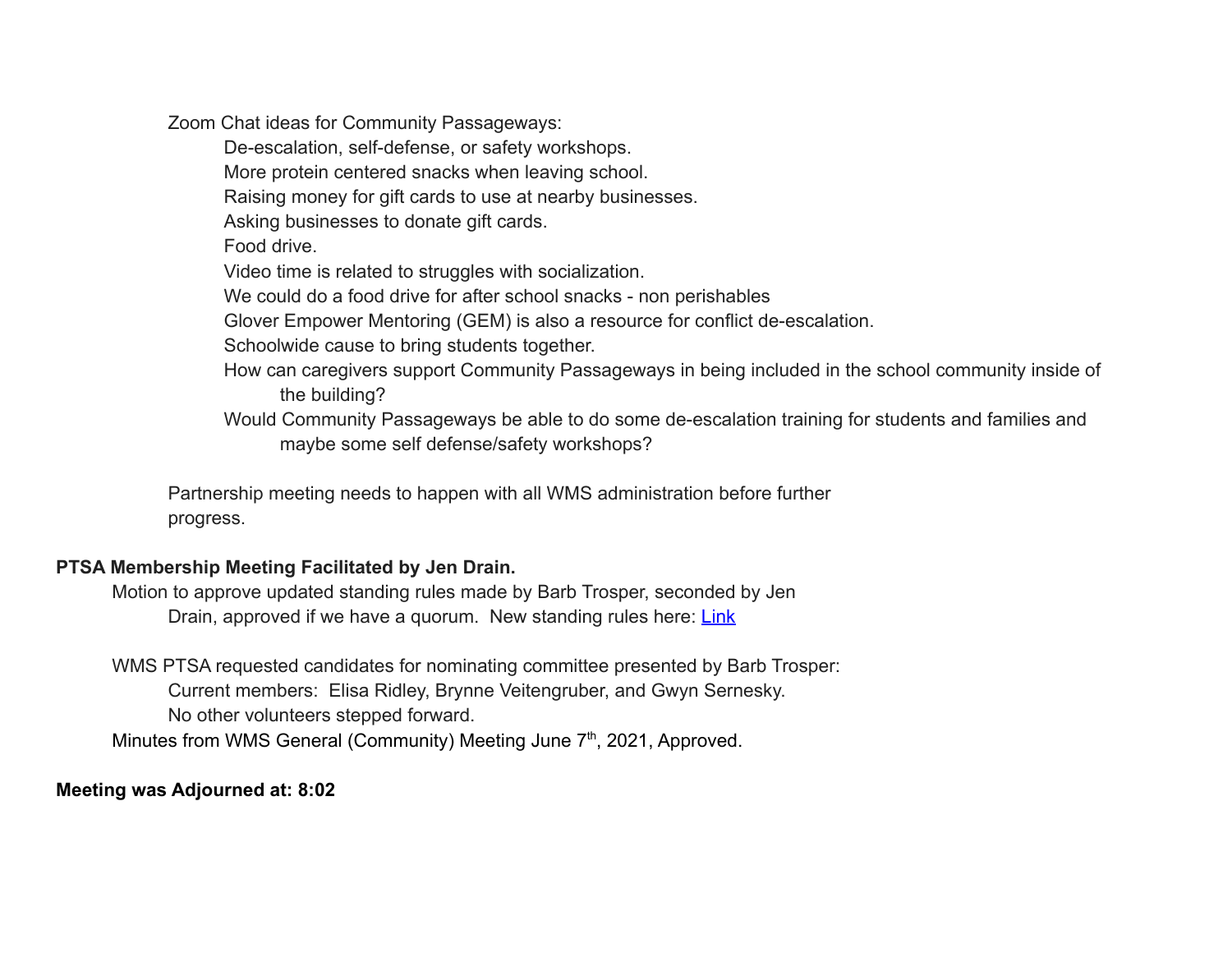#### **Meeting minutes approved March 22nd, 2022**

# **In Attendance: 66** Jen Drain Keyonna Saloy Ginger Culver Elisa Ridley Gregg Greene Barb Trosper Michael Chan (Chinese interpreter) Brynne Veitengruber Andrea Fontana Bryanna Pearson LP Wilson (Tech Teacher) Toan Huyn (interpreter- Vietnamese) Joanne Griesemer Bill Brewster Sharon Khosla Nhi Huynh Ursula White-Oliver Lili Liu Albert Shiver Brianne Pan Maria Lee Linda beck Manys Sandres Michelle Junter Hareg Ray Reskusich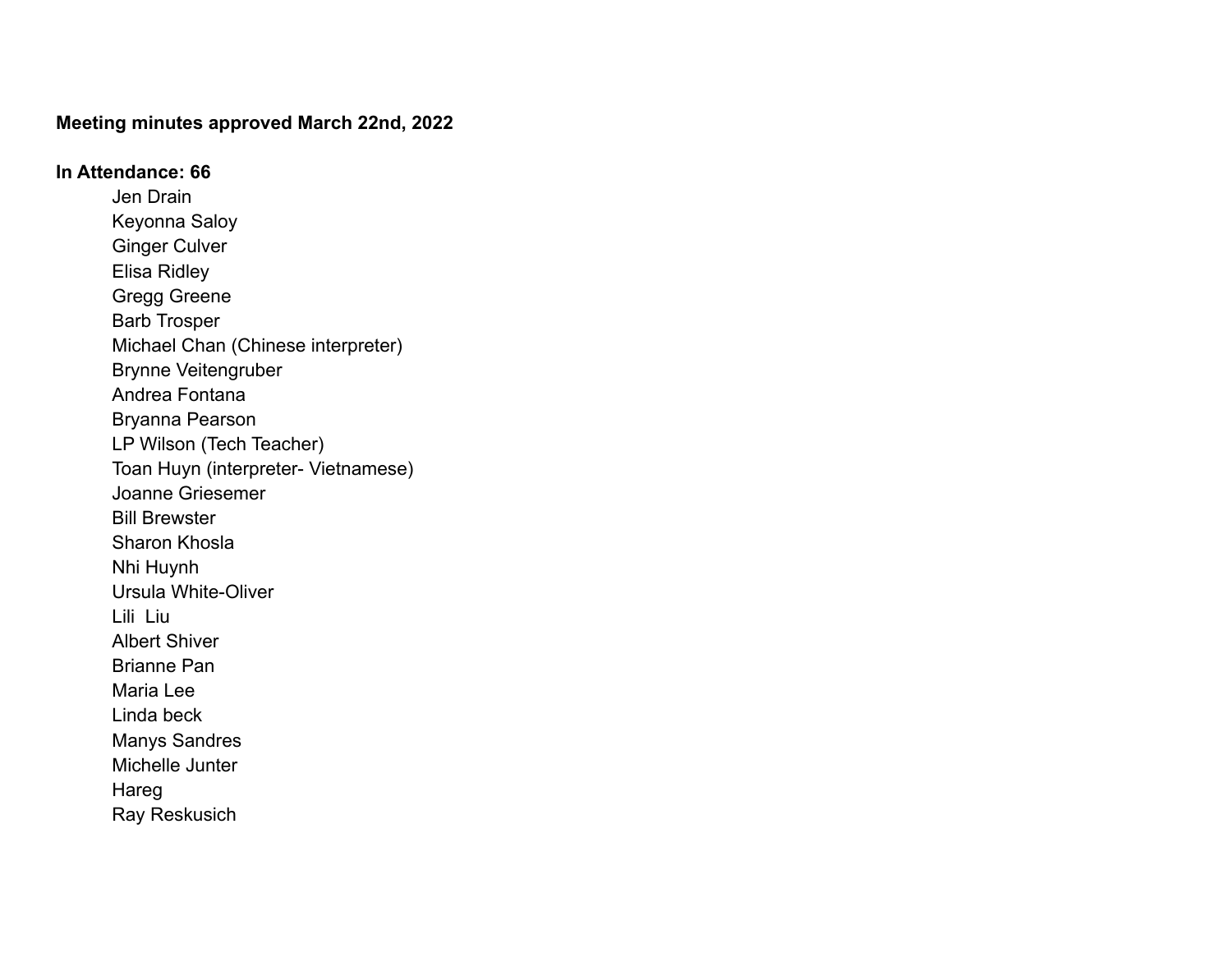Jeah Sam Diana Andsager Chris Robertson Tara Urs Siobhan R Morgan Brook Coleman Natasha Marsh Devin Murphy Adrian Manriquez Don Katie Egolf Jen Gotanda Ole Lydell Carlson Connie Fung Feysal Mohamed (Somali int Carola Equiagaray (spanish Breanna Pearson Katrina Hunt Diana Andsager Eloisa Soria Griselda Marinez Lopez Hareg Jessica (TAF) Joanne Grissemer Jon Julie Keyonna Saloy Leann Gorman Linda Beck